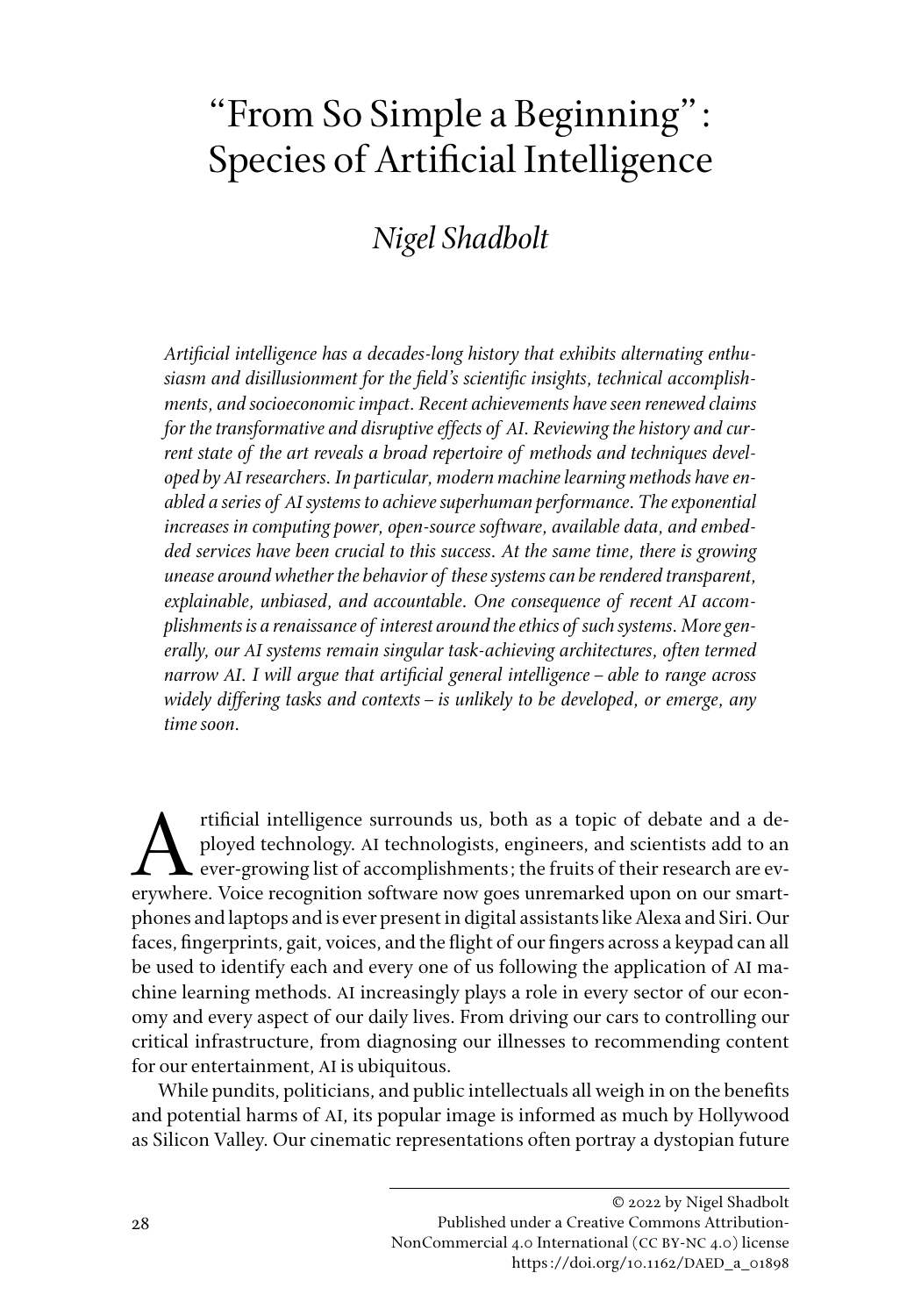in which sentient machines have risen to oppress human beings. It is an old trope, one in which our technology threatens our humanity.

But it is important to look at the history and current actuality to understand what our AI future is likely to be. There are reasons to be optimistic: AI understood from a human-centered perspective augments our intelligence. It will even allow us to understand more about our own intelligence. Though, if we do not attend to AI ethics and proper regulation, it certainly has the potential to diminish us.

The title of this essay draws on the closing sentence of Charles Darwin's magisterial *On the Origin of Species*. Darwin gave us the means to understand how all of life, including self-aware, natural intelligence, has evolved. Evolution works over deep time, producing diverse species within rich and varied ecosystems. It produces complex systems whose operating and organizational principles we struggle to decipher and decode. AI has begun to populate specialist niches of the cyber-physical ecosystem, and species of narrow AI are able to master specific tasks. However, we face challenges on the same scale as cognitive neuroscientists in our quest to realize *artificial general intelligence* (AGI): systems able to reflectively range across widely differing tasks and contexts. Such systems remain the stuff of Hollywood films.

alan Turing's famous 1950 *Mind* essay imagined a task in which a human<br>evaluator had to determine, via a series of questions and answers be-<br>tween interlocutors, whether one or the other was in fact a machine.<sup>1</sup><br>He argue evaluator had to determine, via a series of questions and answers between interlocutors, whether one or the other was in fact a machine.<sup>1</sup> He argued that the point at which this discrimination could not be reliably made would represent a watershed. The Turing Test (Turing himself called it the "imitation game") has assumed mythic status. Arguments rage as to whether it is anything like a sufficient test to determine intelligence. Years earlier, Turing had written another seminal paper in which he introduced the idea of a universal Turing machine, a formulation that showed that "it is possible to invent a single machine which can be used to compute any computable sequence."<sup>2</sup> The promise of this proof is the foundation upon which all modern computing devices rest.

The promise of computability also lay at the heart of the field baptized as *artificial intelligence* at the 1956 Dartmouth workshop. Computer scientist John Mc-Carthy and his coauthors wrote in the original funding proposal: "The study is to proceed on the basis of the conjecture that every aspect of learning or any other feature of intelligence can in principle be so precisely described that a machine can be made to simulate it."3

Much of the confidence embodied in the quote from this first era of AI lay in the formal and expressive power of logic and mathematics. Computers are grounded in Boolean logic, via transistors that implement simple logical functions: AND, NAND, OR, and NOR gates. These simple transistors give effect to functions that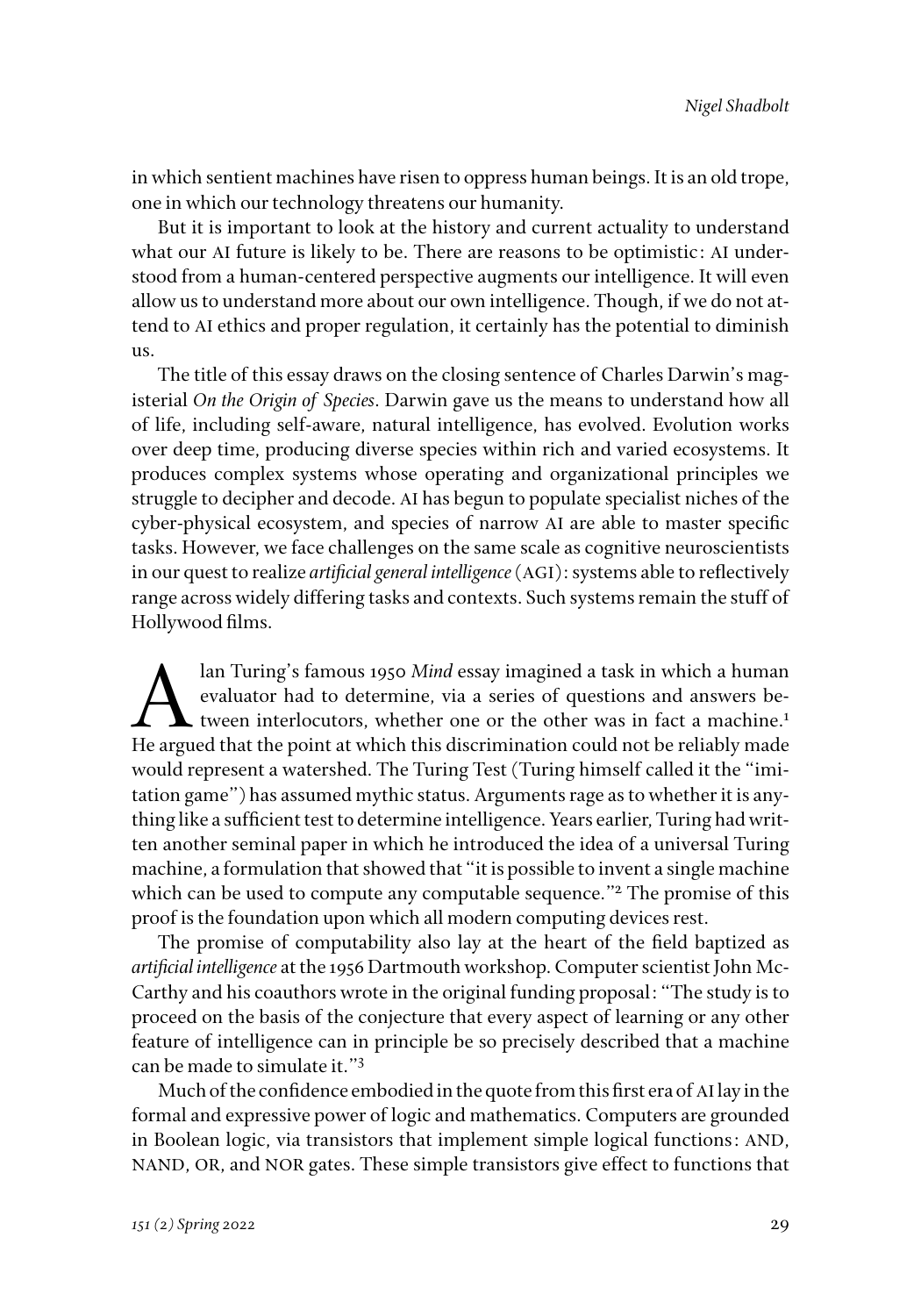allow us to build layer upon layer of more complex reasoning. Just two years after the Dartmouth conference, McCarthy produced LISP, a computer language for symbol processing that powered many early AI projects. These projects sought to decompose intelligent behavior into sets of functions that manipulated symbols. The *physical symbol system hypothesis* was the confident assertion that "a physical symbol system has the necessary and sufficient means for general intelligent action."4 The symbols manipulated were representations of the rules and objects in tasks ranging from vision to natural language understanding, planning to game playing, theorem-proving to diagnostic reasoning.

By the 1970s, however, AI research ran into some strong headwinds. In the United States, Defense Advanced Research Projects Agency (DARPA) funding had been substantially reduced from its 1960s levels.<sup>5</sup> And in 1973, the United Kingdom saw the publication of the Lighthill report, in which Sir James Lighthill, Lucasian Professor of Mathematics at Cambridge University, argued that AI's "grandiose objectives" remained largely unmet, and called for a virtual halt to all AI research in Britain.6

It took a decade for funding levels to recover. However, by the 1980s and early 1990s, a new *domain-oriented* strand of AI–that is, knowledge-based or expert systems–was commercially successful. These systems once again demonstrated the considerable power of rule-based reasoning: systems that build proofs that establish the facts about a domain, or else attempt to establish whether a statement is true given the facts that are known or can be derived. Computers running rulebased or logic-based languages engage in cycles of forward or backward chaining to discover new facts or establish how new goals can be proved. Combined with methods of attaching certainty estimates to facts and rules, these systems found widespread deployment in sectors from medicine to aerospace, manufacturing to logistics.<sup>7</sup>

A new economy founded on knowledge-based systems was promised; Japanese, European, and U.S. funding agencies all invested heavily. Companies whose focus was on the software environments and hardware to support this knowledgeengineering approach flourished. Developments saw new programming ideas from AI percolate widely; the inclusion of structured representations–not just rules and logical formulas–to represent objects in a domain saw the widespread adoption of object-oriented programming methods that are pervasive today.

Unfortunately, inflated expectations and the challenges of maintaining largescale knowledge-based systems led to another cycle of disenchantment. Funders and the market as well as some researchers in AI felt that "good old-fashioned AI (GOFAI)" approaches focused too much on a logicist interpretation of AI; what was needed was "nouvelle AI."<sup>8</sup> Increasing numbers of researchers argued that we needed to adopt a very different approach if we were really to understand the foundations of adaptive intelligent systems. They claimed that the best place to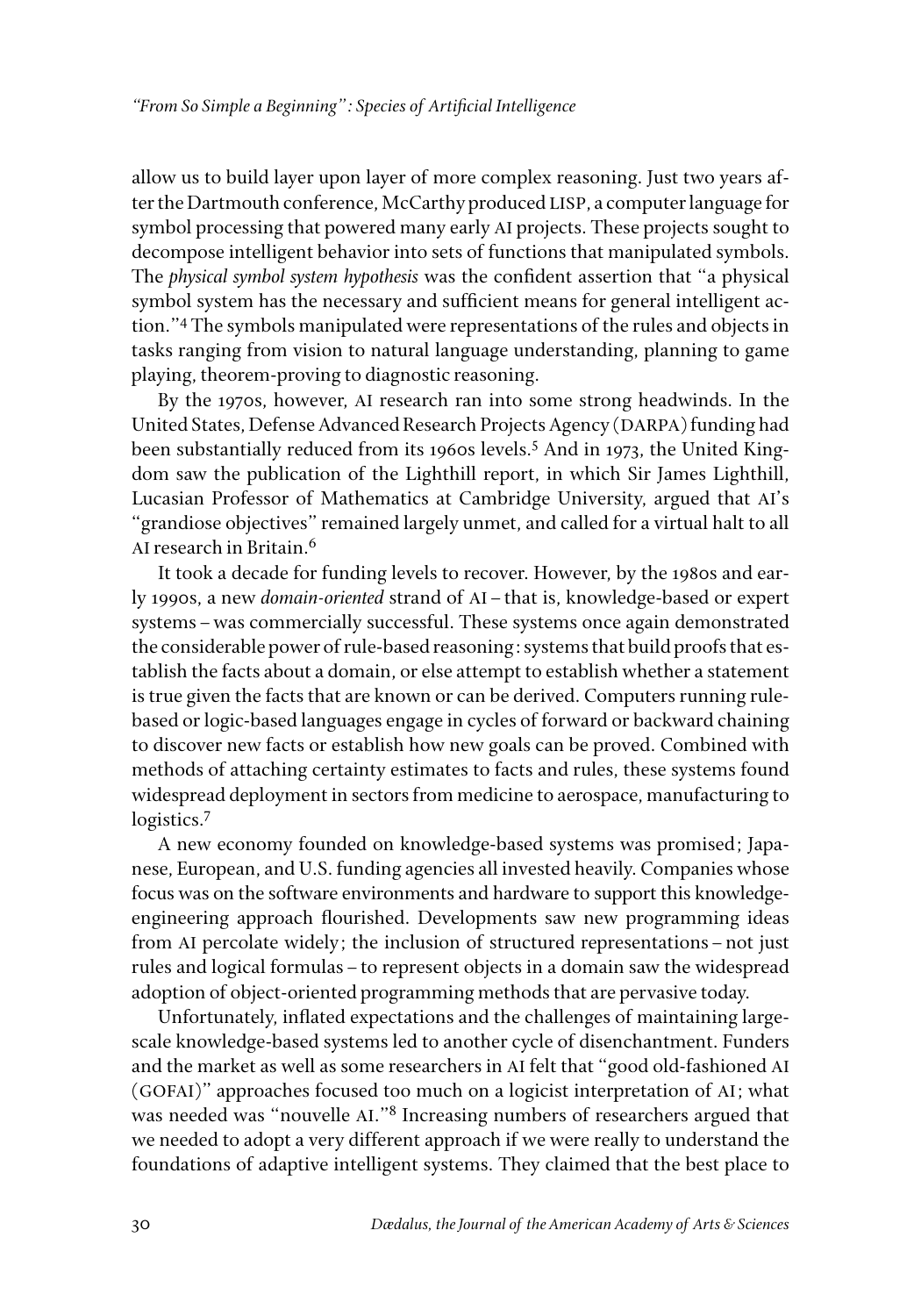look for these foundations were complex biological systems, in which animals possessed nervous systems with sensorimotor capabilities.

This was not a new claim. From the outset, many AI researchers were inspired by biological systems. The work of Norbert Wiener in cybernetics, and later Grey Walters, Walter Pitts, Warren McCulloch, and Frank Rosenblatt, used the nervous system as the base model. In 1958, Rosenblatt developed the perceptron, which was intended to model a neuron's behavior. Neurons receive multiple inputs from other connected neurons. The perceptron modeled this by receiving several input values. The connection for each input has a weight in the range of zero to one, and these values are randomly picked. The perceptron unit then sums the inputs, and if the sum exceeds a threshold value, a signal is sent to the output node; otherwise, no signal is sent. The perceptron can "learn" by adjusting the weights to approach the desired output. It implements an algorithm that classifies input into two possible categories. Inspired by the way neurons work together in the brain, the perceptron is a single-layer neural network.

In 1969, computer scientists Marvin Minsky and Seymour Papert showed that the perceptron was fundamentally limited in the functions it could compute. However, it turned out that more complex networks with connected neurons over multiple layers overcame these limitations. The mid-1980s saw the emergence of parallel distributed processing (PDP): an influential connectionist approach that was particularly good for pattern detection.9 The PDP approach relied on the *backpropagation algorithm*, which determined how a machine should change its internal parameters and connection weights between each layer as the system was trained.

At the same time, biologically inspired robotics was taking nature as a template for design.10 The goal was to construct complete systems with discrete behaviors and with the sensors and effectors that offloaded computational work to morphology. Simple animals, insects in particular, were favorite subjects of study. These highly successful biological systems would illustrate the methods and techniques that had worked well in real complex environments. *Animats* were all the rage: whether it was artificial crickets, modeled on their biological counterparts and who orient based on resonators, tubes through their hind legs that evolved to be a particular fraction of a wavelength of the call of a mate, or replicas of Sahara Desert ants that have an adaptation to part of their compound eyes, which are sensitive to polarized sky light, giving them directional orientation. The wisdom of bodies evolved over deep time continues to inform robotics design.

As AI approached the millennium, it comprised a broad set of methods to represent and reason about the world, from symbolic rules to knowledge represented subsymbolically in network connections. Some of these methods called for building adaptivity directly into the hardware of systems. The history of AI has constantly intertwined the discovery of new ways to reason and represent the world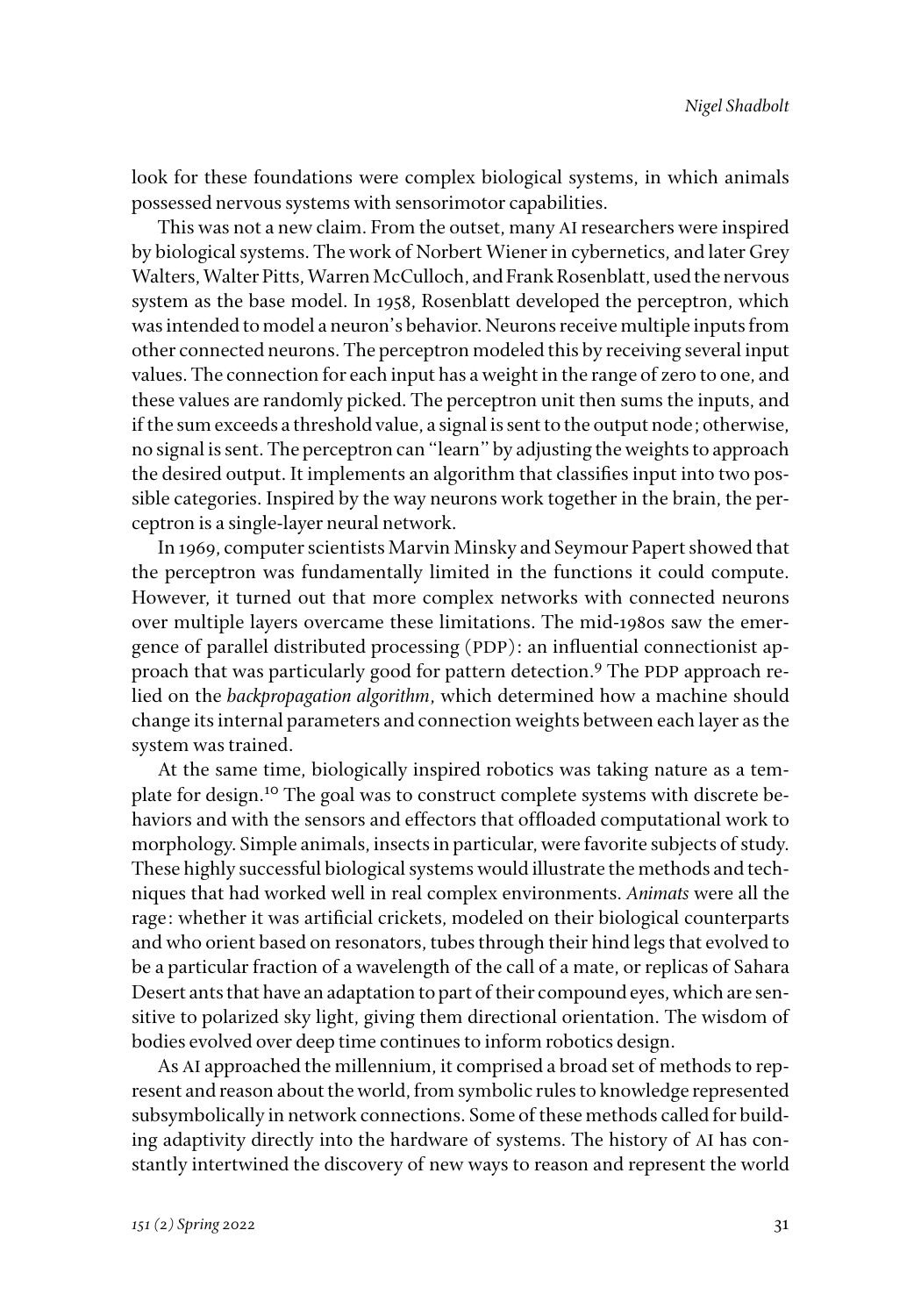with new programming languages and engineering paradigms. Computer science, in turn, has been enriched by these cycles of development.

Throughout, a fundamental contributor to AI's progress has been the increasing power of our computing substrate. Moore's law (processor capacity), Kryders's law (memory density), and Cooper's law (communication speed) all tell a story of exponential change. The accomplishments of AI and the digital revolution owe much to electrical and material engineers. The doubling of computing power, storage, and communication speeds every fifteen months has changed everything. Methods, techniques, and approaches previously intractable become possible.

As the millennium approached, increasing computing power that drove a range of AI methods and techniques allowed for impressive AI methods capable of searching huge problem spaces.

In a game in 1996, and then again in a tournament of six games in 1997, IBM's Deep Blue computer program beat Gary Kasparov, one of the very best chess players in history. How had this happened? And were the machines going to take over from us at the dawn of the new millennium? Twenty-five years ago, the ascendency of AI was announced along with the destruction of jobs and the imminent emergence of AGI.

Deep Blue was capable of evaluating one hundred million to two hundred million positions per second. Brute computing force, combined with heuristics, or rules of thumb, that suggest which part of the search tree is more interesting than another, led to uncannily capable behavior. Writing for *Time* magazine in 1996, Kasparov observed: "I had played a lot of computers but had never experienced anything like this. I could feel–I could smell–a new kind of intelligence across the table."11 Our attribution of intelligence to the machine is a recurrent feature in our relationship with AI technology. The technology can literally unnerve us when superhuman performance is achieved. But the fundamental challenge in AI was, and remains, transferring ability in one task to another. Could all the insight generated and effort expended on Deep Blue be transferred to another task? This proved much harder.

The turn of the millennium saw another digital disruption that worked in AI's favor. The largest information asset in the history of humanity, the World Wide Web, provided a repository for vast amounts of machine-readable, open data and information. A limiting factor throughout the first half of AI's history had been a relative paucity of data. Whether for visual recognition, natural language understanding, or medical diagnosis, the data to drive learning in these domains were limited and expensive to acquire. The Web and Internet of Things (IoT) completely changed the situation. Billions of pages of text, billions of images, many of them labeled and annotated, and a flood of scientific and social data about every aspect of our lives became available as digital resources. Without these data resources, at scale, the last two decades of AI progress would have been inconceivable.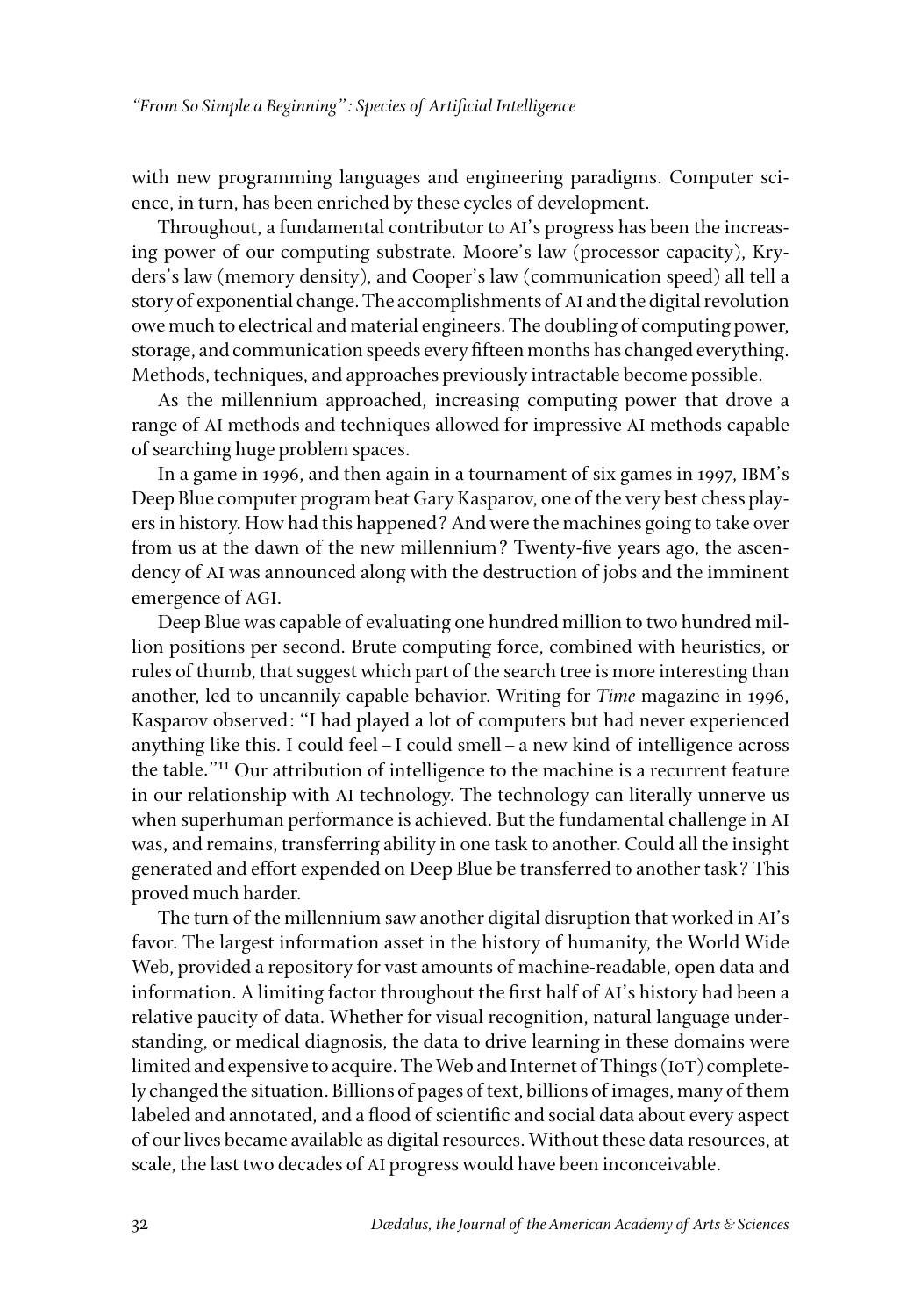These data combined with increasingly powerful computers, search, rulebased systems, methods to learn from structured inputs, natural language understanding, and methods to compute confidence values from uncertain inputs to enable a new kind of composite AI system. In 2011, IBM announced a new age of *cognitive computing* with Watson: a system capable of beating the world's best human players not at a circumscribed board game, but at a general knowledge task.

YouTube videos of a computer competing against the best human players of the popular U.S. quiz game *Jeopardy* make for compelling viewing. In *Jeopardy*, contestants are presented with general knowledge clues in the form of answers, and they must phrase their responses in the form of questions. So, for the clue, "Wanted for general evil-ness; last seen at the tower of Barad-dur; it's a giant eye, folks. Kinda hard to miss," the correct response is "Who is Sauron?" The IBM Watson system appeared extraordinarily capable, reeling off question after question ranging over broad areas of knowledge across numerous categories.

This general intelligence could surely be transposed to other domains. Why not turn Watson into a physician? Once again, task transfer and generalization have turned out to be very difficult. While perhaps more adept at screening and triage, a physician's general problem-solving is full of task and context changes. Rather than replicating accomplished physicians, IBM's Watson Health has turned out AI assistants that can perform in routine tasks.<sup>12</sup>

Around the same time that Watson caught the world's attention, another AI capability was emerging, one that has delivered remarkable results. It is a continuation of the neural networks and connectionist tradition, using systems with many more hidden layers: deep neural networks (DNNs) implement highly optimized backpropagation algorithms and the principles of supervised, unsupervised, and reinforcement machine learning.

Founded in the United Kingdom in 2010 and acquired by Google in 2014,<br>DeepMind has been a major contributor to the success of DNNs. Building on the work of researchers such as computer scientist Yann LeCun and<br>colleagues t DeepMind has been a major contributor to the success of DNNs. Building on the work of researchers such as computer scientist Yann LeCun and colleagues, the company has realized a succession of brilliant task-achieving systems.13 The promise of the DeepMind approach began to emerge with an essay showing mastery of a range of arcade games using reinforcement learning.<sup>14</sup>

In 2014, the AlphaGo project team was formed to test how well DNNs could compete at Go. By October 2015, a distributed version of AlphaGo beat European Go champion Fan Hui five to zero. The announcement was delayed until January 27, 2016, to coincide with the publication of the approach in *Nature*. 15 A feature of DeepMind's impact has been the follow-up of each significant achievement with peer-reviewed publications in the world's leading science journals.

A trio of DeepMind successes was released in rapid succession: AlphaGo, including AlphaGo Zero and AlphaZero; AlphaStar, DeepMind's AI program that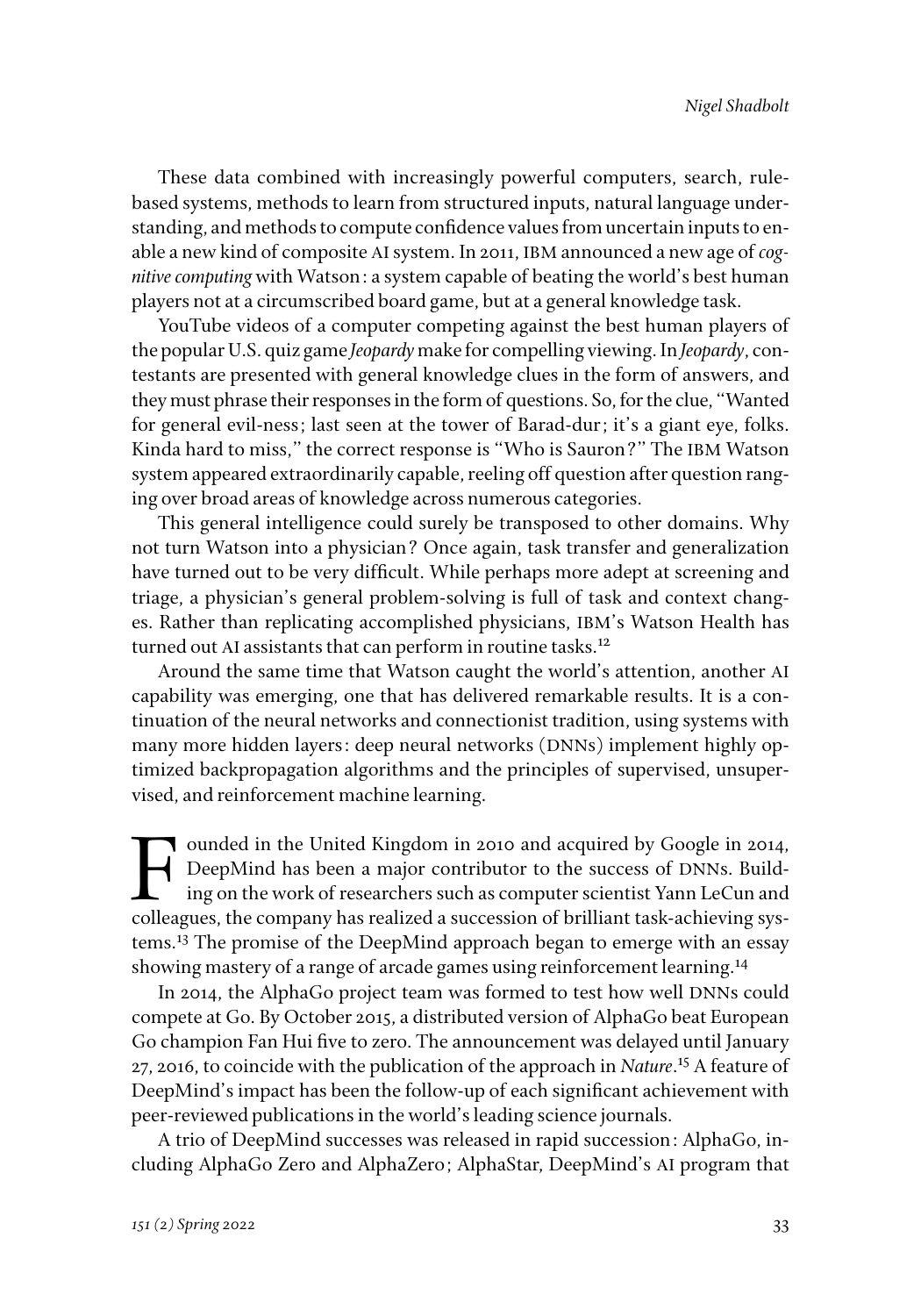became ferociously good at the multiplayer strategy game StarCraft; and Alpha-Fold, a program that made dramatic inroads into a significant challenge for science–protein folding–helping scientists design the drugs of tomorrow.16

As ever, the exponents of hardware were in play. The Deep Blue machine that defeated Kasparov was one of the most powerful computers in the world, processing at 11 GigaFLOPS (eleven billion floating-point operations per second). The forty-eight tensor processing units that beat Lee Sedol, one of the world's strongest Go players, in 2016 ran at 11.5 PetaFLOPS, that is, eleven and a half thousand million million floating-point operations per second, one million times more powerful than Deep Blue.

With these types of DNN architecture, we are beginning to see AI systems augment, match, and, in some cases, outperform human experts in a whole host of tasks. Whether it is picking up underlying health conditions from retinal scans or classifying skin lesions as benign or malignant, having been trained on hundreds of thousands of images, DNNs are performing as well as the best human experts.<sup>17</sup> The methods behind these systems have rapidly become commercialized and commoditized. The major platforms offer cloud-based, machine learning services. They provide access to arrays of processors for training and running machine learning models. Companies invest huge amounts of capital in the development and acquisition of special hardware optimized for training and running machine learning models. Using very large data sets, they use prodigious amounts of compute power and energy to train very large neural network models. Generative Pre-trained Transformer 3 (GPT-3), a current state-of-the-art language model, trained on forty-five terabytes of data with 175 billion parameters, can be adapted to work on a wide range of tasks.<sup>18</sup> The model took huge amounts of cloud compute time and millions of dollars to produce. The result is a so-called foundations model, trained on broad data at scale and adaptable to a wide range of downstream tasks.19 Such models like GPT-3 and BERT will increasingly power AI on-demand services.

AI-powered, on-demand services, such as voice, vision, and language recognition, are part of the service landscape from health to retail, finance to farming. The unreasonable effectiveness of narrow or task-specific AI has elicited familiar concerns, anxious questions about jobs and ethics, sovereign capabilities, market concentration, and our own potential redundancy as a species.

AI systems powered by machine learning methods have been used for predictive policing, suspect facial recognition, bail setting, and sentencing. But are we sure these are fair, nondiscriminatory, and proportionate? In China, AI systems are being used at scale to assign social credit. Is this supporting good citizens in a safe space or is it state surveillance? We can see the ethical issues piling up with the application of specific AI capabilities within important societal contexts (some of which are explored further in this issue of *Dædalus*).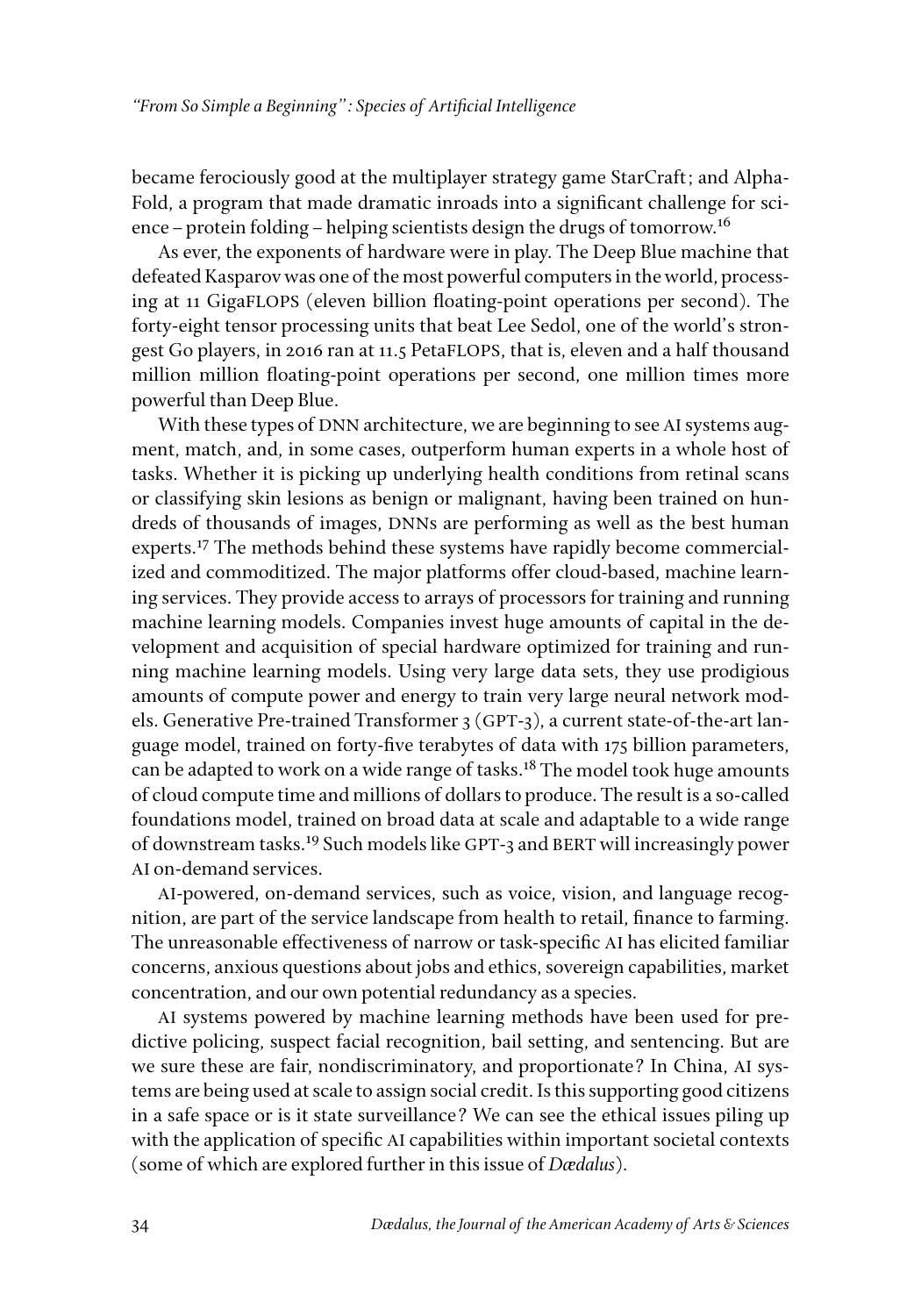Governments and large-tech companies, NGOs, multilateral organizations, think tanks, and universities have been busy writing their various AI ethical codes of conduct and practice. An article published in *Nature Machine Intelligence* in September 2019 presented a meta-analysis of eighty-four codes and ethical guidelines, revealing their top concerns.20 The most prevalent of which was *transparency*, understood as efforts to increase explainability, interpretability, or other acts of communication and disclosure around AI algorithms. This undoubtedly has a great deal to do with the preponderance of DNNs. Layer upon layer of connected nodes, huge matrices of weights that somehow encode the decision-making of the trained system appear as complex black boxes.

When we are dealing with GOFAI expert systems or theorem-provers, we can see the explicit lines of reasoning; rules that can be recapitulated in natural language. If the patient has a white blood cell count of less than 2,500, then they have a low white blood cell count–such rules are applied in chains of reasoning–and if we want to know the reason for the determination of *leukopenia* (low white blood cell count) there it is, explicit and contestable.

The internals of a DNN present a challenge. There has been considerable technical work to explicate the black box. A whole subfield of AI comprises methods and techniques to understand what is going on, including efforts at feature visualization. There are striking examples in which the intermediate layers from input to output do appear to extract features that resemble the stages of processing involved, for example, in visual processing. But explainable AI remains a significant challenge.

Another top theme in the various ethical codes was that of *nonmaleficence*–a kind of do-no-ill–related to safety and security. Consider generalized adversarial networks (GANs). They comprise multiple neural networks: one, for example, classifying images and the second, its adversary, doing its best to find patterns that will have a high probability of being misclassified by the first. How can you be sure that the models you have trained are robust and cannot be subverted or indeed that the data you have trained them on have themselves not been subverted? There are methods in development to counter these attacks. But this is a race between competing methods. A product of the largely beneficial adoption of opensource principles within much of AI allows algorithms to be shared and improved as well as critiqued and compromised.

Current AI is not all about deep neural networks. AI progress has continued apace across a broad swath of approaches. Agent-based computing, which builds explicit models of competing and collaborating agents, has developed new game theoretic approaches to enable efficient and effective behavior in auctions, resource allocation, and many other applications. Agent-based computing has been used to model the pandemic and predict the impact of nonpharmacological interventions. Natural language processing methods have summarized large swaths of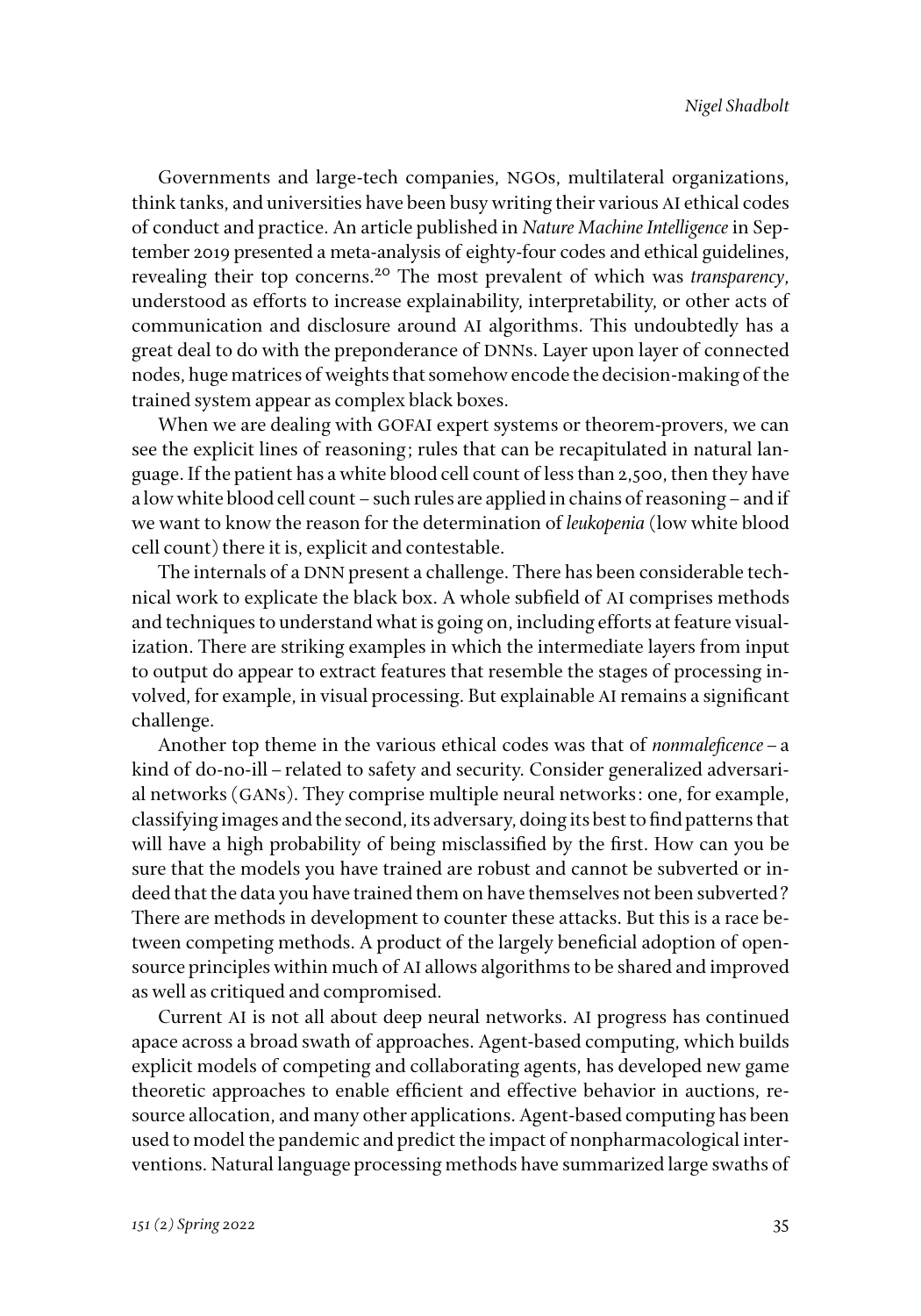scientific work that might be relevant to dealing with the pandemic. Knowledge graphs–explicit representations of biochemical and drug pathways–have been interrogated to find which drugs might be repurposed in dealing with the virus. Our current AI ecosystem has never been more varied and vibrant.

We can be assured of continued progress in the undertakended the future? We can be assured of continued progress in the undertakened ready anticipate exponential increases in computer power, storage, derpinning computational fabric. The road maps available now already anticipate exponential increases in computer power, storage, and connectivity. In the United States, companies like Facebook, Amazon, and Google are increasing their investments in AI-enabled chips, as are their equivalents in China.

Data availability has been growing exponentially and, with ever more ubiquitous IoT devices, is expected to continue to do so. We may see more storage of data at the edge: that is, data that are stored locally on a plethora of distributed devices and not consolidated into the cloud. This trend will act as a forcing function on new kinds of distributed machine learning and federated problem-solving techniques. The pandemic has spawned increased amounts of data creation and replication, though estimates suggest that only 2 percent of what is created is persistently stored. The global installed storage capacity (estimated at 6.7 zettabytes in 2020) is many times smaller than the data ephemerally generated. Is this a lost opportunity? Could AI engines be uncovering more patterns and structures? And how are we to determine what data to keep?

We can be sure that the success of task-achieving architectures will continue. There are any number of image-based classification tasks to which AI methods can be applied, any number of text summarization and generation tasks to which natural language processing techniques are suited. As data become more densely connected across sectors and between individuals and organizations, there will be any number of roles for planning, recommendation, and optimization systems– lots of niches–to fill. In this sense, the future of AI will be about the continued digitization of services, products, and processes.

The current paradigm of DNNs faces significant challenges in addition to those of explainability, safety, and security already mentioned. One is the ongoing challenge of *distribution shift*. Problems arise because the data on which a network is trained come from a different distribution than the data used when tested or deployed: for example, facial recognition systems trained on a particular population and deployed in contexts with very different distributions. Distribution shift can arise because labels shift, or else the concepts involved in classification and prediction can change; whether it is the diagnostic criteria for mental illness or job titles, all are subject to considerable amounts of concept shift. Although much studied, distribution shift remains a real and ongoing challenge.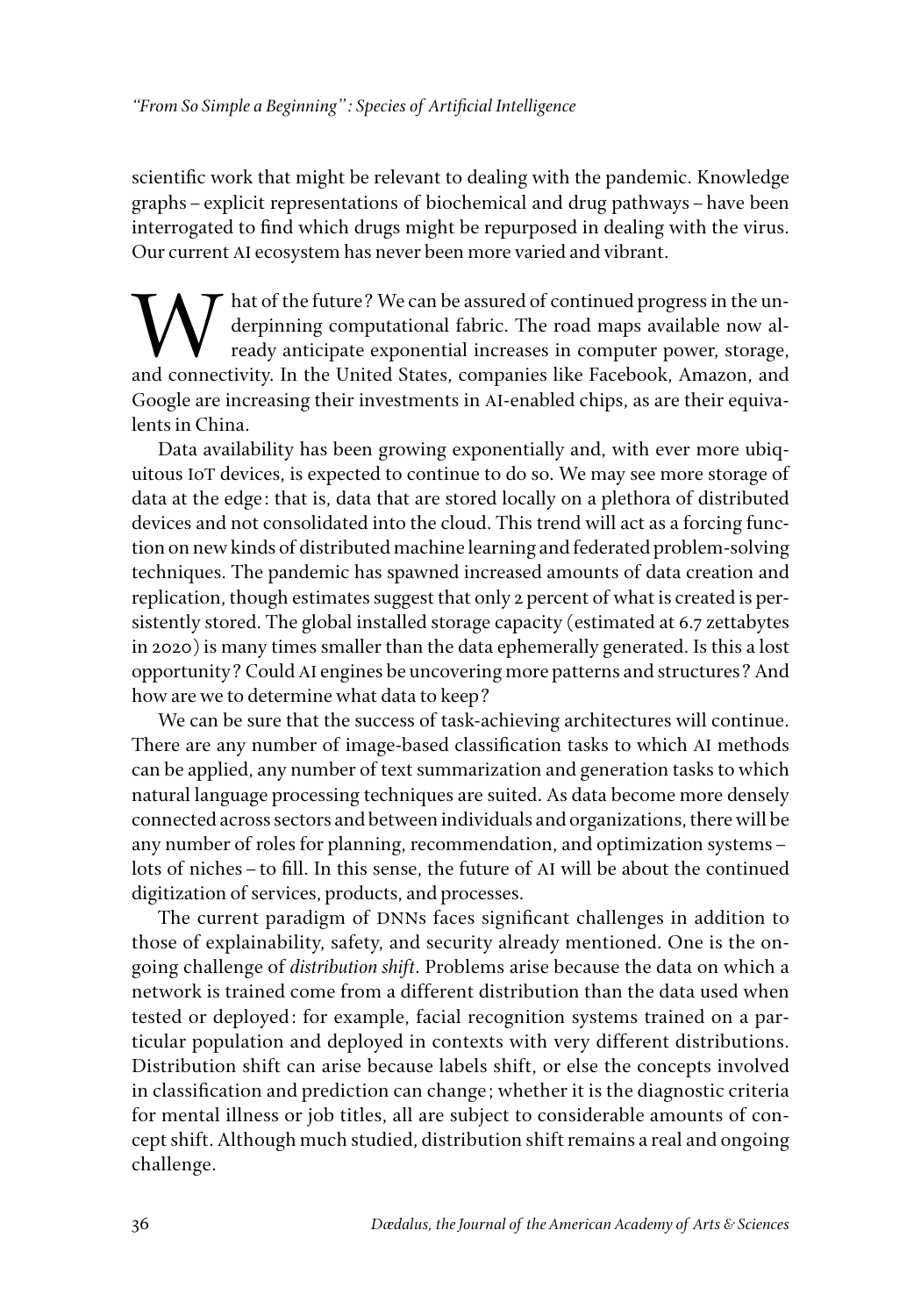Another recurrent and recognized challenge is *transfer learning*. How can success in one task be generalized: that is, reusing or transferring information from previously learned tasks for the learning of new tasks. We already have various examples of transfer learning within AI: image-recognition systems trained on one domain transferred to another, language understanding models trained on huge data sets repurposed for other language processing tasks. But the challenge comes when the source task is not sufficiently related to the target task, or the transfer method is unable to leverage the relationship between the source and target tasks.

Notwithstanding these challenges, we will see spectacular convergences where data at scale, at new levels of precision and resolution, allow diagnosis, forecasting, and modeling across a swath of sectors. Where engineering continues its own exponential path of smaller, cheaper, more powerful, and more energy-efficient devices, we will see AI embedded into the fabric of our built environment, offering up the vision of intelligent infrastructure (II). Swarm-scale collaborations between many devices adapt to and directly modify their environments.

An approach dubbed physical AI (PAI), carrying on a tradition of biologically inspired AI, urges us to look at the underlying principles that have evolved through deep time to be intrinsic parts of biological adaption.<sup>21</sup> Processes resembling homeostasis, the regulation of body states aimed at maintaining conditions compatible with life, could be integrated with intelligent machines. Advocates of this approach suggest that such internal regulatory mechanisms and control will lead to a new class of machines that have intrinsic goals.<sup>22</sup> Mechanical engineering, computer science, biology, chemistry, and materials science will be foundational elements in this type of approach.

This gap in embodiment–in AI systems that are in themselves purposeless– remains a grand challenge for AI. Those who claim the imminent emergence of AGI should note that we remain far from understanding what constitutes our own general intelligence and associated self-awareness or consciousness. Intelligence is a polythetic concept that we use all the time and yet resists easy definitions. It is a graduated concept, we say that X is more intelligent than Y, and yet ordering ourselves on a linear scale misses the fact that we might excel in one sphere and have little or no capacity elsewhere. For most, general intelligence would seem to require language, learning, memory, and problem-solving. The importance of intuition, creativity, and reflective consciousness are seen as important attributes by many. The ability to survive in a complex world, to be embodied and possessed of perceptual and motor skills, is highlighted by others.

Patrick Winston, an AI pioneer and sometime director of MIT's Computer Science and AI Lab (CSAIL), once remarked that "there are lots of ways of being smart that aren't smart like us." On this view, the space of intelligent systems is likely large and multidimensional. Recent work on other minds invites us to consider biological entities that have a claim to many attributes of general adaptive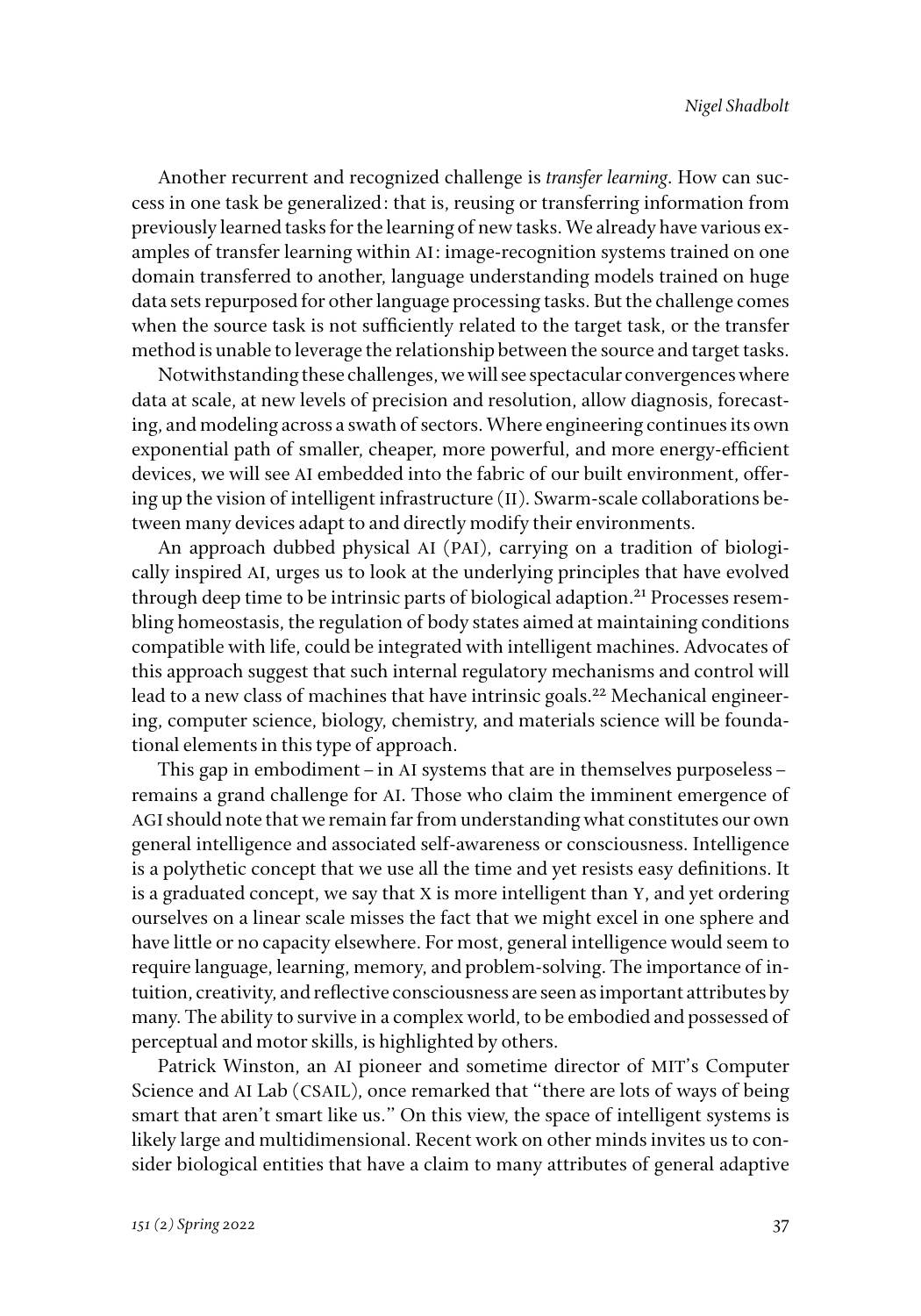and intelligent behavior.<sup>23</sup> They are not writing literature or building cyclotrons, but the octopus displays a range of behaviors we could consider intelligent. This chimes with the nouvelle AI and Cambrian intelligence approach advocated by roboticist Rodney Brooks, an approach that builds situated robots in complex environments often exhibiting emergent behaviors.<sup>24</sup>

For others, consciousness is an essential feature of general intelligence. Consciousness, the hard problem in neuroscience, is itself a term that elicits very different responses. For some, it is an illusion, a kind of hallucination, a fiction we have built for ourselves. For others, it is a supervenient reality whose emergence we are far from understanding.

Whatever its basis, a key property of human consciousness is that we have *conceptual* self-awareness: we have abstract concepts for our physical and mental selves; my body, my mind, and my thought processes as well as an integrated sense of myself–me. A construct replete with emotions, experience, history, goals, and relationships. We are possessed of theories of mind to understand other entities and motivations in context, to be able to make sense of their actions and to interact with them appropriately. None of this is in our AI systems at present. This is not to say such awareness will never be present in future species of AI. Our own cognitive and neural architectures, the rich layering of systems, present an existence proof. But our AI systems are not yet in the world in any interesting sense.<sup>25</sup>

When discussing the prospect of artificial general intelligence, we tend to reserve a special place for our own variety–possessed of experiential self-awareness– and we seem particularly drawn to the symbolic expression of that experience in our language, teleological understanding of the world, and imagined future possibilities. We need to continue to interrogate our understanding of the concept of intelligence. For the foreseeable future, no variety of AI will have a reasonable claim to a sufficient range of attributes for us to ascribe them general intelligence. But this cannot be an in-principle embargo.

For some, this is a distraction from medium-term future concerns. Writing in the *Harvard Data Science Review*, Michael Jordan notes the need for artificial intelligence, intelligence augmentation, and intelligent infrastructure, a need that "is less about the realization of science-fiction dreams or superhuman nightmares, and more about the need for humans to understand and shape technology as it becomes ever more present and influential in their daily lives."26

The field of AI contains lively and intense debates about the relative contribution of particular approaches, methods, and techniques. From logic to statistical mechanics, rule-based systems to neural networks, an everincreasing number of powerful, adaptive, and useful computational systems have been conceived, built, and deployed. We are building intelligent infrastructures suffused with adaptability, error correction, and "learning."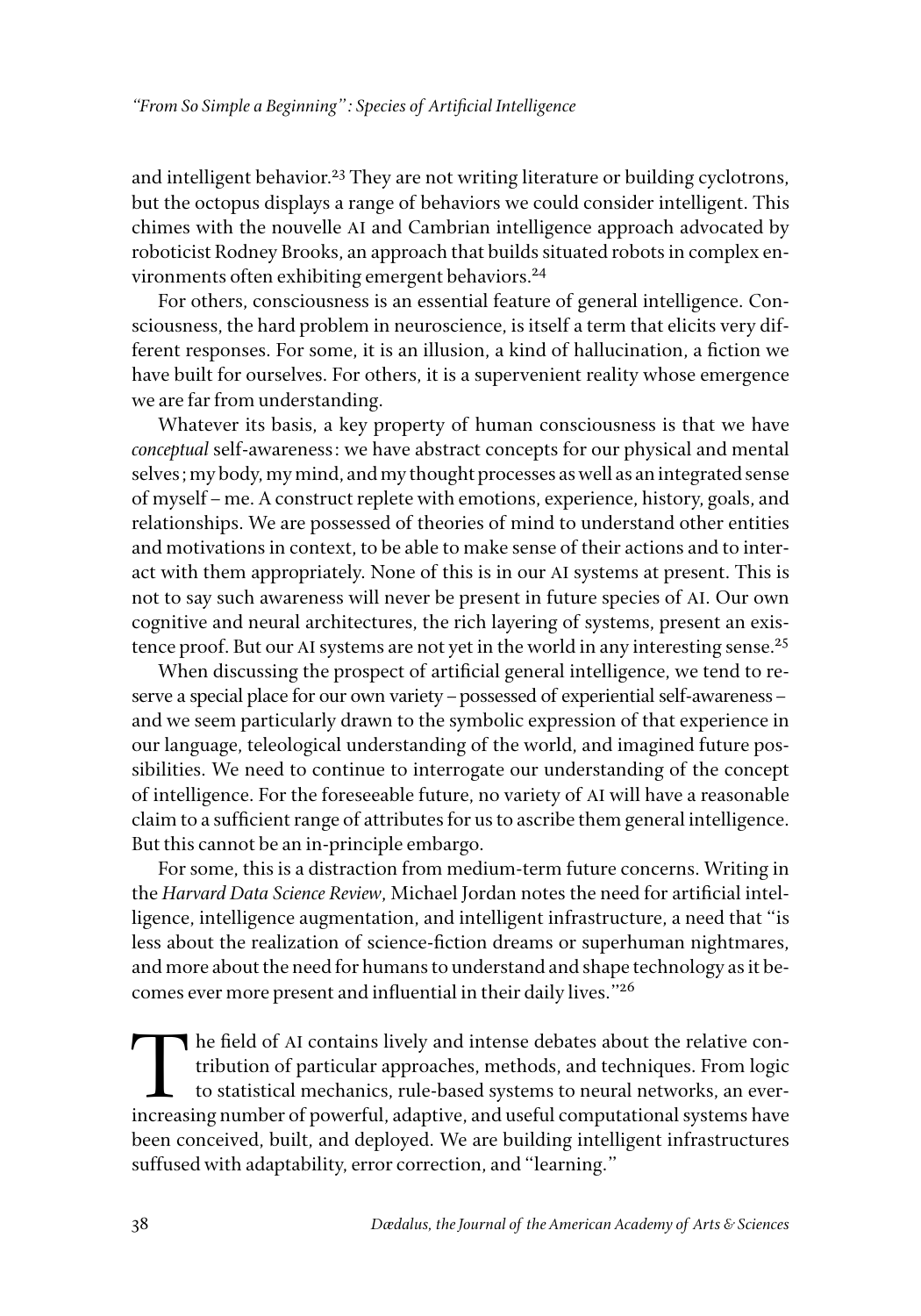A range of remarkable AI-powered products and services have literally been placed in our hands through the agency of the supercomputers that are today's smartphones. These hand axes of the twenty-first century are general purpose, ubiquitous tools capable of transforming our physical and cyber worlds. The data and AI that power these systems and their successors will provide new services the early harbingers of which already exist.

Consider real-time machine translation (MT), in effect a digital realization of the Babel fish wonderfully imagined by Douglas Adams in his *Hitchhiker's Guide to the Galaxy*. This will be a world in which we speak and listen to one another, all the while remaining in our native languages. This exciting prospect comes with questions; for example, will it promote or diminish linguistic diversity? Modern statistical MT requires a lot of machine-readable text–the languages of the world are not equally represented in this regard. Is this fair or equitable?

The data and algorithms compiled into future generations of ultra-smartphones and embedded sensors will include an enormous range of diagnostic capabilities. The Babel fish will certainly be joined by a version of Star Trek's tricorder. Miniaturization will lead to device embedding and integration with our neurology and physiology. Nano probes and sensors will be on the alert for everything from cancer to dementia. Our own individual and collective biology will be available for real-time analysis and predictive maintenance. Neural links will interface with the brain to augment our senses, attention, and memory, even rendering our internal visualizations visible and inner speech audible. The associated privacy implications and challenges will be self-evident.

The real-time instrumentation of our environment will yield effective nowcasting; scientific and engineering advances via AI-augmented discovery and design will offer increased rates of innovation. Huge search spaces will be reviewed and interrogated, selected, and developed in drug and materials discovery; our artistic and cultural lives will be enriched by machine-generated content. These examples engender genuine excitement; AI empowering humankind. Sadly, weaponized AI will figure in our collective futures, too. Whether deployed to attack our cyber infrastructure or generate deepfakes, guide precision munitions or pilot drones, AI will have dangerous and lethal capabilities. Regulation and governance, ethics and law become essential adjuncts to our AI science and technology.

The "speciation" of AI, the filling of lots of niches in our cyber-physical world, is set to continue, from tasks in specific domains to support for us in all our daily tasks. The interpenetration of these tools and systems will surround and augment us. Our interactions with our AI systems will assume more texture and depth, at least from our perspective. We engineered our computational systems built on the promise of universal Turing machines. We started with the languages of logic and decision trees. We are now exploring the rich possibilities of machines driven by statistical inference, pattern-extraction, and learning from vast amounts of data.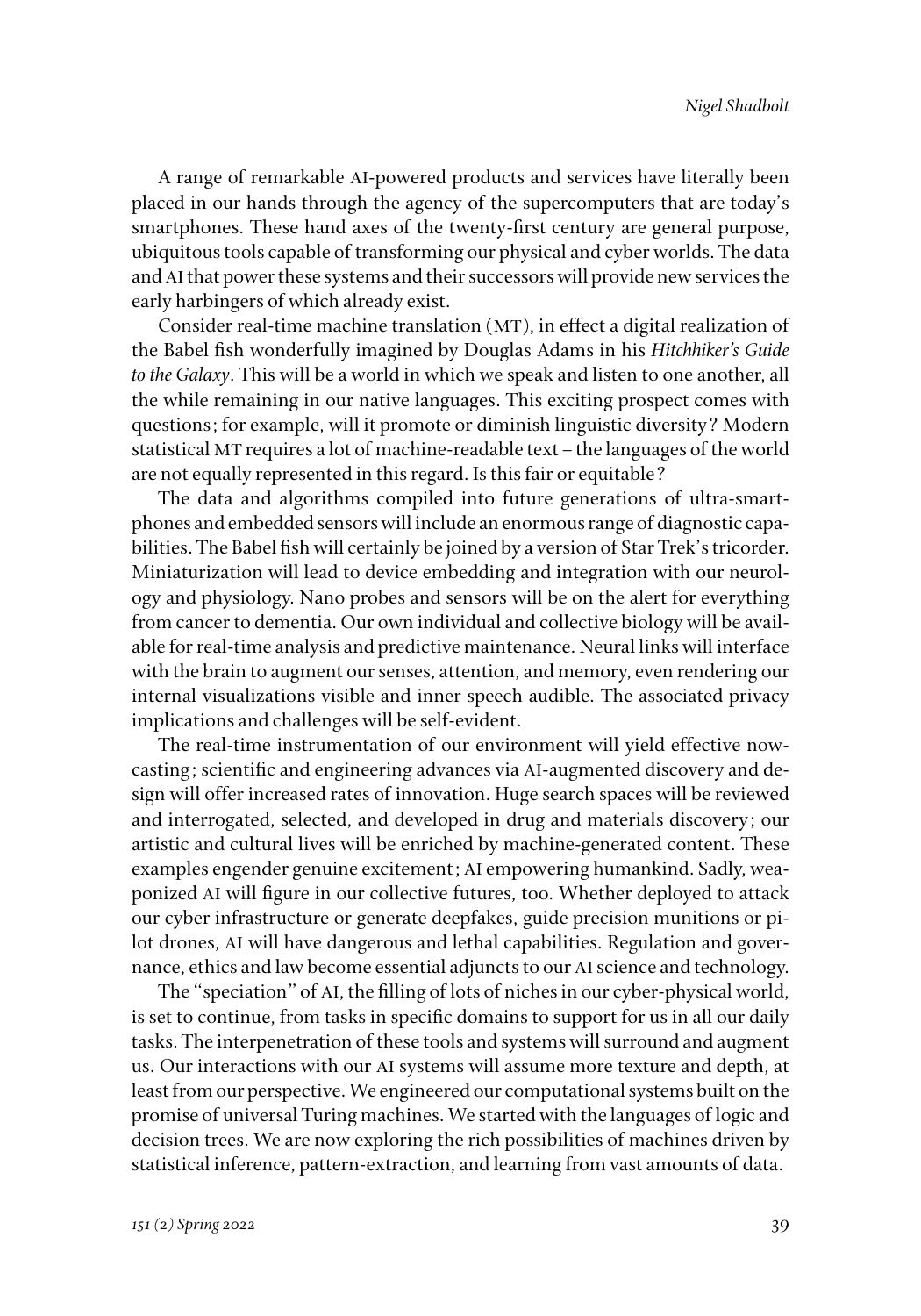The very recent possession of symbolic language and the discovery of mathematics and formal systems of computation have provided humans with the tools to build and explore new AI systems. This broad repertoire of approaches and methods remains essential. Our AI systems with their ability to represent and discover patterns in high dimensional data have as yet low dimensional embedding in the physical and digital worlds they inhabit. This thin tissue of grounding, of being in the world, represents the single largest challenge to realizing AGI. But the speciation of AI will continue: "from so simple a beginning endless forms most beautiful and most wonderful have been, and are being, evolved."

about the author

**Nigel Shadbolt** is Principal of Jesus College, Professorial Research Fellow in Computer Science at the University of Oxford, and Chairman and Cofounder of the Open Data Institute. He is the author of *The Digital Ape: How to Live (in Peace) with Smart Machines* (2019) and *The Spy in the Coffee Machine: The End of Privacy as We Know It*  (2008), as well numerous papers on artificial intelligence, human-centered computing, and computational neuroscience.

## **ENDNOTES**

- <sup>1</sup> Alan M. Turing, "Computing Machinery and Intelligence," *Mind* 59 (236) (1950): 433–460, [https://doi.org/10.1093/mind/](https://doi.org/10.1093/mind/LIX.236.433)LIX.236.433.
- <sup>2</sup> Alan M. Turing, "On Computable Numbers, with an Application to the Entscheidungsproblem," *Proceedings of the London Mathematical Society* s2-42 (1) (1937): 230–265, [https://](https://doi.org/10.1112/plms/s2-42.1.230) [doi.org/10.1112/plms/s2-42.1.230](https://doi.org/10.1112/plms/s2-42.1.230).
- <sup>3</sup> John McCarthy, Marvin L. Minsky, Nathanial Rochester, and Claude E. Shannon, "A Proposal for the Dartmouth Summer Research Project on Artificial Intelligence," August 1955,<http://raysolomonoff.com/dartmouth/boxa/dart564props.pdf>.
- <sup>4</sup> Allen Newell and Herbert A. Simon, "Computer Science as Empirical Inquiry: Symbols and Search," *Communications of the ACM* 19 (3) (1976): 113–126, https://dl.acm.org/doi/ 10.1145/360018.360022.
- <sup>5</sup> Daniel Crevier, *AI: The Tumultuous History of the Search for Artificial Intelligence* (New York: Basic Books, 1993).
- <sup>6</sup> James Lighthill, "Artificial Intelligence: A General Survey," in *Artificial Intelligence: A Paper Symposium* (Great Britain: Science Research Council, 1973).
- <sup>7</sup> Mark Stefik, *Introduction to Knowledge Systems* (San Francisco: Morgan Kaufmann, 1995).
- <sup>8</sup> Rodney A. Brooks, "Intelligence without Representation," *Artificial Intelligence* 47 (1–3) (1991): 139–159.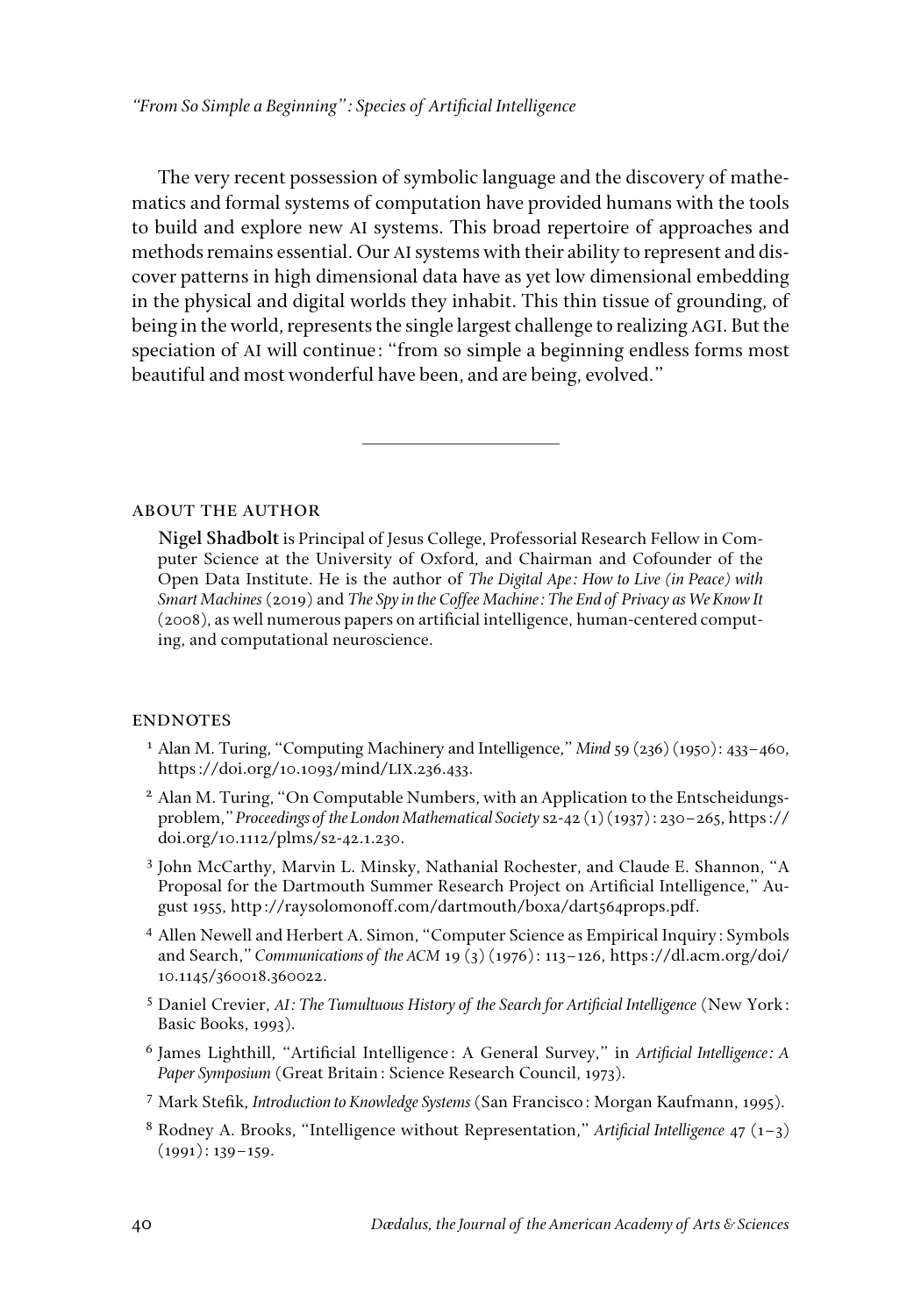- <sup>9</sup> James L. McClelland and David E. Rumelhart, *Parallel Distributed Processing* (Cambridge, Mass.: MIT Press, 1986).
- <sup>10</sup> Rolf Pfeifer and Christian Scheier, *Understanding Intelligence* (Cambridge, Mass.: MIT Press, 2001).
- <sup>11</sup> Garry Kasparov, "The Day That I Sensed a New Kind of Intelligence," *Time* magazine, March 25, 1996.
- <sup>12</sup> Eliza Strickland, "IBM Watson, Heal Thyself: How IBM Overpromised and Underdelivered on AI Health Care," *IEEE Spectrum* 56 (4) (2019): 24–31.
- <sup>13</sup> Yann LeCun, Yoshua Bengio, and Geoffrey Hinton, "Deep Learning," *Nature* 521 (7553)  $(2015): 436 - 444.$
- <sup>14</sup> Volodymyr Mnih, Koray Kavukcuoglu, David Silver, et al., "Human-Level Control through Deep Reinforcement Learning," *Nature* 518 (7540) (2015): 529–533.
- <sup>15</sup> David Silver, Aja Huang, Chris J. Maddison, et al., "Mastering the Game of Go with Deep Neural Networks and Tree Search," *Nature* 529 (7587) (2016): 484–489.
- <sup>16</sup> David Silver, Julian Schrittwieser, Karen Simonyan, et al., "Mastering the Game of Go without Human Knowledge," *Nature* 550 (7676) (2017): 354–359; David Silver, Thomas Hubert, Julian Schrittwieser, et al., "A General Reinforcement Learning Algorithm that Masters Chess, Shogi, and Go through Self-Play," *Science* 362 (6419) (2018): 1140– 1144; Oriol Vinyals, Igor Babuschkin, Wojciech Czarnecki, et al., "Grandmaster Level in StarCraft II Using Multi-Agent Reinforcement Learning," *Nature* 575 (7782) (2019): 350–354; and Andrew W. Senior, Richard Evans, John Jumper, et al., "Improved Protein Structure Prediction Using Potentials from Deep Learning," *Nature* 577 (7792) (2020): 706–710.
- <sup>17</sup> Andre Esteva, Brett Kuprel, Roberto A. Novoa, et al., "Dermatologist-Level Classification of Skin Cancer with Deep Neural Networks," *Nature* 542 (7639) (2017): 115–118, https://doi.org/10.1038/nature21056.
- <sup>18</sup> Tom B. Brown, Benjamin Mann, Nick Ryder, et al., "Language Models Are Few-Shot Learners," arXiv (2020), https://arxiv.org/abs/2005.14165.
- <sup>19</sup> Rishi Bommasani, Drew A. Hudson, Ehsan Adeli, et al., "On the Opportunities and Risks of Foundation Models," arXiv (2021), [https://arxiv.org/abs/2108.07258;](https://arxiv.org/abs/2108.07258) and Jacob Devlin, Ming-Wei Chang, Kenton Lee, and Kristina Toutanova, "BERT: Pre-Training of Deep Bidirectional Transformers for Language Understanding," arXiv (2018), https:// arxiv.org/abs/1810.04805.
- <sup>20</sup> Anna Jobin, Marcello Ienca, and Effy Vayena, "The Global Landscape of AI Ethics Guidelines," *Nature Machine Intelligence* 1 (2019): 389–399, [https://doi.org/10.1038/](https://doi.org/10.1038/s42256-019-0088-2) [s42256-019-0088-2](https://doi.org/10.1038/s42256-019-0088-2).
- <sup>21</sup> Aslan Miriyev and Mirko Kovač, "Skills for Physical Artificial Intelligence," *Nature Machine Intelligence* 2 (2020): 658–660, https://doi.org/10.1038/s42256-020-00258-y.
- <sup>22</sup> Kingson Man and Antonio Damasio, "Homeostasis and Soft Robotics in the Design of Feeling Machines," *Nature Machine Intelligence* 1 (2019): 446–452, https://doi.org/ 10.1038/s42256-019-0103-7.
- <sup>23</sup> Peter Godfrey-Smith, *Other Minds: The Octopus and the Evolution of Intelligent Life* (London: William Collins, 2016); and Peter Godfrey-Smith, *Metazoa: Animal Minds and the Birth of Consciousness* (London: William Collins, 2020).